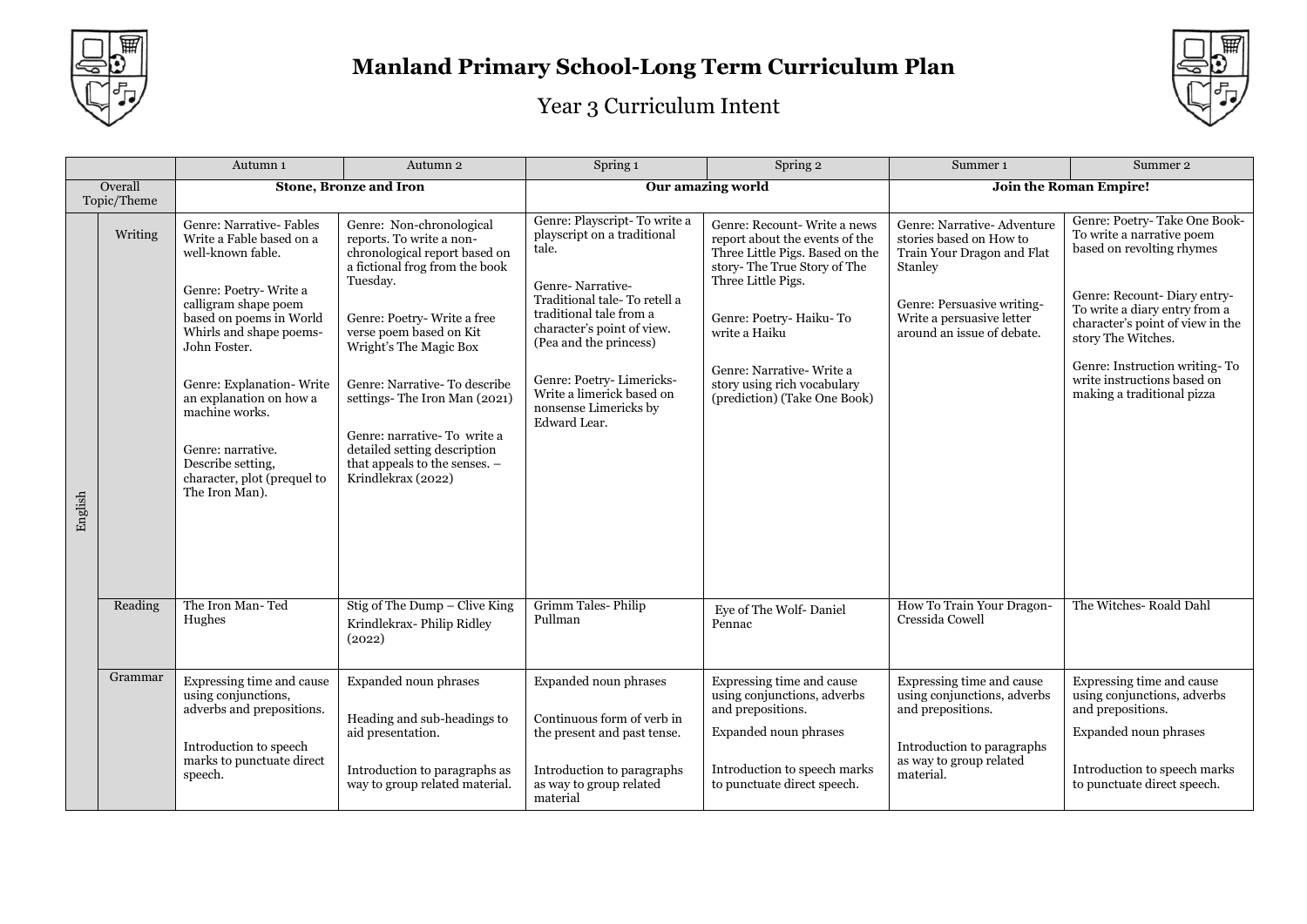



| Expanded noun phrases<br>verbs to mark<br>Vocabulary for formal writing.<br>Expressing time and cause<br>relationships of time and<br>using conjunctions, adverbs<br>Introduction to speech<br>cause.<br>and prepositions.<br>marks to punctuate direct<br>Consistent use of present<br>tense and past tense through<br>speech.<br>out texts.<br>Vocabulary for formal writing.<br>Introduction to<br>paragraphs as way to<br>group related material.<br>Introduction to paragraphs as<br>way to group related material.<br>Homophones and near<br>Words ending in suffix -al<br>Spelling<br>Words with short /i/ sound,<br>Words with the long /ai/<br>Creating adverbs using suffix-<br>Words ending in $-ary$<br>homophones<br>sound spelt with ei<br>ly (No change in root word)<br>spelt with y<br>Words with short /u/ sound<br>Words ending in /zhuh/<br>spelt with 'o'<br>Words with the long /ai/<br>sound, spelt 'sure'<br>Homophones and near<br>Creating adverbs using suffix-<br>Adding suffixes beginning<br>sound spelt with ey<br>homophones<br>Words with short /u/ sound<br>with a vowel (er, ed, ing) (Not<br>ly (Root word ends in y with<br>Words ending in /chuh/<br>Words with the long /ai/<br>spelt with 'ou'<br>more than one syllable)<br>double the final consonant)<br>sound, spelt 'ture'<br>Adding prefix bi- and adding<br>sound spelt with ai<br>prefix re-<br>Words families based on<br>Adding suffix to words<br>Words ending in the $/g/$<br>Words ending in /chuh/<br>Words with /ur/ sound<br>common words, showing<br>beginning with a vowel<br>Creating adverbs using suffix-<br>sound spelt 'gue' and the /k/<br>sound, spelt 'ture'<br>spelt with ear<br>how words are related in<br>(er,ed,ing) (Double the<br>sound spelt 'que'<br>ly (root words ends in le)<br>form and meaning<br>consonant)<br>Silent letters revision<br>Homophones & near<br>Words with the /sh/ spelt ch<br>Creating adverbs using suffix-<br>homophones<br>Silent letters revision<br>Words families based on<br>Creating negative meanings<br>ly (Root words ends in ic or<br>Statutory spelling challenge<br>common words, showing<br>using prefix-mis<br>al)<br>words<br>how words are related in<br>Homophones & near<br>Review week<br>form and meaning<br>homophones<br>Creating negative meanings<br>Review week<br>Creating adverbs using suffix-<br>using prefix-dis<br>ly (exception to the rules)<br>Words families based on<br>Review week<br>common words, showing<br>Words spelt with /k/ sound<br>how words are related in<br>Statutory spelling challenge<br>spelt with ch<br>form and meaning<br>words<br>Review week<br>Review week<br>Review week |  |                        |  |  |                                                                 |
|-------------------------------------------------------------------------------------------------------------------------------------------------------------------------------------------------------------------------------------------------------------------------------------------------------------------------------------------------------------------------------------------------------------------------------------------------------------------------------------------------------------------------------------------------------------------------------------------------------------------------------------------------------------------------------------------------------------------------------------------------------------------------------------------------------------------------------------------------------------------------------------------------------------------------------------------------------------------------------------------------------------------------------------------------------------------------------------------------------------------------------------------------------------------------------------------------------------------------------------------------------------------------------------------------------------------------------------------------------------------------------------------------------------------------------------------------------------------------------------------------------------------------------------------------------------------------------------------------------------------------------------------------------------------------------------------------------------------------------------------------------------------------------------------------------------------------------------------------------------------------------------------------------------------------------------------------------------------------------------------------------------------------------------------------------------------------------------------------------------------------------------------------------------------------------------------------------------------------------------------------------------------------------------------------------------------------------------------------------------------------------------------------------------------------------------------------------------------------------------------------------------------------------------------------------------------------------------------------------------------------------------------------------------------------------------------|--|------------------------|--|--|-----------------------------------------------------------------|
|                                                                                                                                                                                                                                                                                                                                                                                                                                                                                                                                                                                                                                                                                                                                                                                                                                                                                                                                                                                                                                                                                                                                                                                                                                                                                                                                                                                                                                                                                                                                                                                                                                                                                                                                                                                                                                                                                                                                                                                                                                                                                                                                                                                                                                                                                                                                                                                                                                                                                                                                                                                                                                                                                           |  | Use of perfect form of |  |  | Introduction to paragraphs as<br>way to group related material. |
|                                                                                                                                                                                                                                                                                                                                                                                                                                                                                                                                                                                                                                                                                                                                                                                                                                                                                                                                                                                                                                                                                                                                                                                                                                                                                                                                                                                                                                                                                                                                                                                                                                                                                                                                                                                                                                                                                                                                                                                                                                                                                                                                                                                                                                                                                                                                                                                                                                                                                                                                                                                                                                                                                           |  |                        |  |  |                                                                 |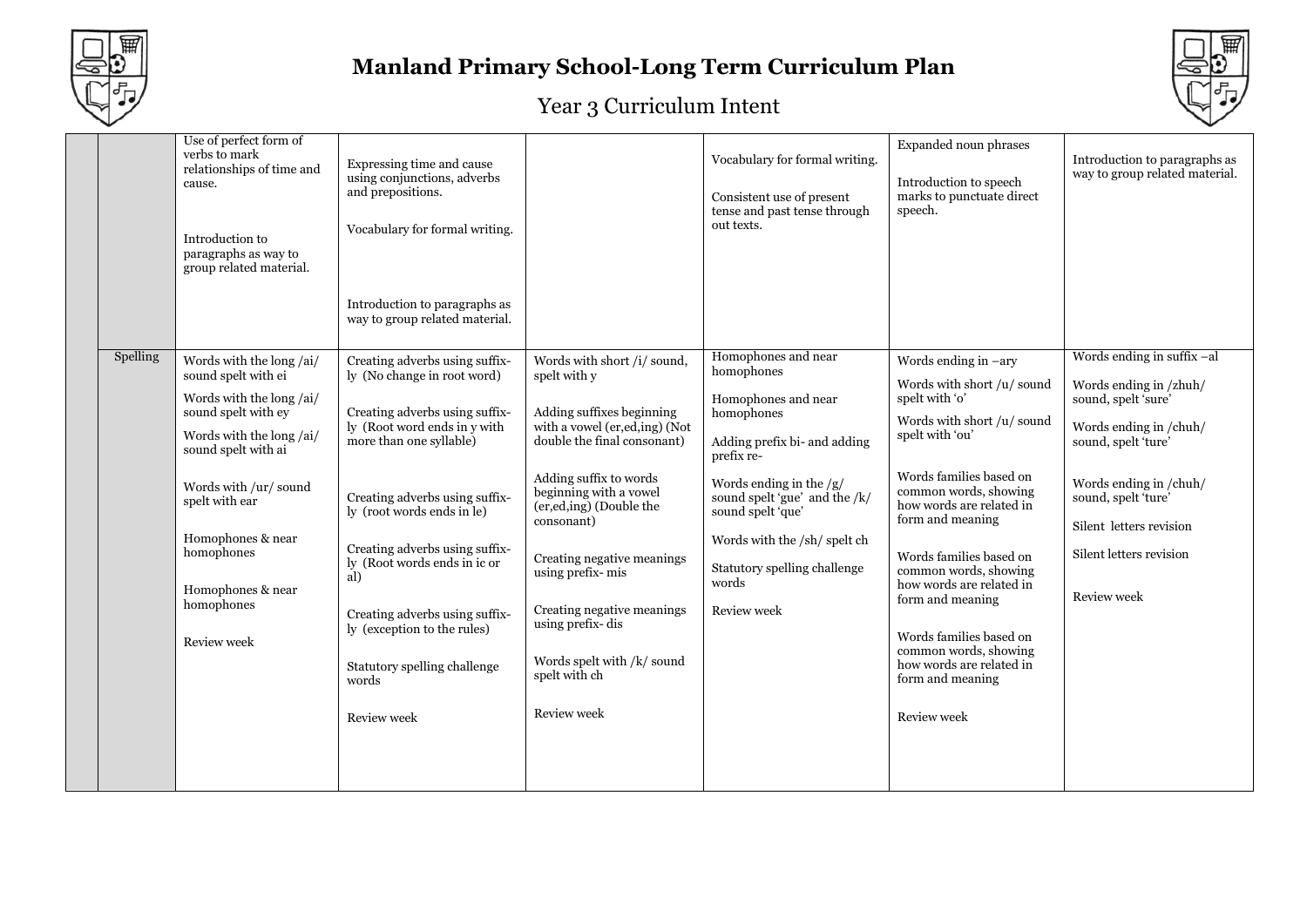



| Maths     | Place value and<br>regrouping<br>Counting on and back in<br>ones, tens and hundreds<br>Estimation, magnitude<br>and rounding<br>Measures-comparison,<br>estimation and magnitude<br>Mental fluency – addition<br>Mental fluency -<br>subtraction<br>Fact families and applying<br>the inverse<br>Written addition | Written subtraction<br>Problem solving - worded<br>problems<br>Statistics – interpreting bar<br>charts and tables<br>Angles, right angles and<br>estimation<br>Perpendicular and parallel<br>lines, vertical and horizontal<br>lines<br>2d shape properties and<br>drawing<br>Perimeter including problem<br>solving using written and<br>mental methods | Multiplication $-3$ , 4 and 8<br>times tables<br>Division $-1$ , 2, 3, 4, 5, and 8<br>times tables<br>Multiplication - strategy,<br>associative and distributive<br>laws<br>Statistics – pictograms and<br>scaled bar charts<br>Multiplication and division<br>worded problems<br>Fractions – finding fractions<br>of discrete and continuous<br>quantities | Ordering and comparing<br>fractions<br>Adding and subtracting<br>fractions with the same<br>denominators<br>Fractions – problem solving<br>with unit and non-unit<br>fractions<br>Multiplications - multiplying<br>multiples of 10<br>Multiplication - formal<br>written multiplication                                                                              | Division problem solving -<br>sharing and grouping<br>Division $-2$ - and 3-digit<br>numbers by 1-digit numbers<br>Multiplication, division and<br>fractions – scaling and<br>correspondence problems<br>Division $-$ long division<br>Time - hours, minutes,<br>seconds, days, weeks,<br>months years<br>Telling the time to the<br>minute and estimation<br>Time - duration | Securing the four operations<br>with whole numbers including<br>problem solving<br>Place value and decimals - ten<br>times greater and ten times<br>smaller<br>Place value and decimals -<br>regrouping<br>Place value and decimals -<br>estimation, comparing and<br>rounding<br>Measures – measuring and<br>problem solving<br>3d shape – building and<br>identifying properties |
|-----------|-------------------------------------------------------------------------------------------------------------------------------------------------------------------------------------------------------------------------------------------------------------------------------------------------------------------|----------------------------------------------------------------------------------------------------------------------------------------------------------------------------------------------------------------------------------------------------------------------------------------------------------------------------------------------------------|-------------------------------------------------------------------------------------------------------------------------------------------------------------------------------------------------------------------------------------------------------------------------------------------------------------------------------------------------------------|----------------------------------------------------------------------------------------------------------------------------------------------------------------------------------------------------------------------------------------------------------------------------------------------------------------------------------------------------------------------|-------------------------------------------------------------------------------------------------------------------------------------------------------------------------------------------------------------------------------------------------------------------------------------------------------------------------------------------------------------------------------|------------------------------------------------------------------------------------------------------------------------------------------------------------------------------------------------------------------------------------------------------------------------------------------------------------------------------------------------------------------------------------|
| Art       | Scratch: Digital media<br>- Create images<br>Cave paintings:<br>Create original pieces that<br>are influenced by<br>studies of others<br>Comment on artworks<br>using visual language.                                                                                                                            | <b>Illuminated letter</b><br><b>Textiles</b><br>Use coiling<br>Shape and stitch materials.<br>Use basic cross stitch and back<br>stitch.<br>Create weavings                                                                                                                                                                                              | <b>Sketching</b><br>Use different hardness' of<br>pencils to show line, tone<br>and texture.<br>Sketch lightly (no need to<br>use a rubber to correct<br>mistakes)<br>Use shading to show light<br>and shadow.<br>Creating videos:<br>Create video and sound<br>recordings and explain why<br>they were created                                             | Printmaking<br>Replicate patterns observed in<br>natural or built environments.<br>Make printing blocks (e.g.<br>from coiled string glued to a<br>block).<br>Make precise repeating<br>patterns.<br>Replicate some of the<br>techniques used by notable<br>artists, artisans and designers.<br>Create original pieces that are<br>influenced by<br>studies of others | Watercolour<br><b>Create a Mosaic</b><br>Use a number of brush<br>techniques using thick<br>and thin brushes to produce<br>shapes, textures,<br>patterns and lines.<br>Mix colours effectively.<br>Use watercolour paint to<br>produce washes for<br>backgrounds then add<br>detail.<br>Experiment with creating<br>mood with colour.<br>Use mosaic                           | 3D Model making<br>Venetian mask:<br>Use other mouldable materials.<br>Add materials to provide<br>interesting detail<br>Create original pieces that are<br>influenced by<br>studies of others                                                                                                                                                                                     |
| Computing | We are animators                                                                                                                                                                                                                                                                                                  | We are bug fixers                                                                                                                                                                                                                                                                                                                                        | We are film makers                                                                                                                                                                                                                                                                                                                                          | We are opinion pollsters                                                                                                                                                                                                                                                                                                                                             | We are presenters                                                                                                                                                                                                                                                                                                                                                             | We are communicators                                                                                                                                                                                                                                                                                                                                                               |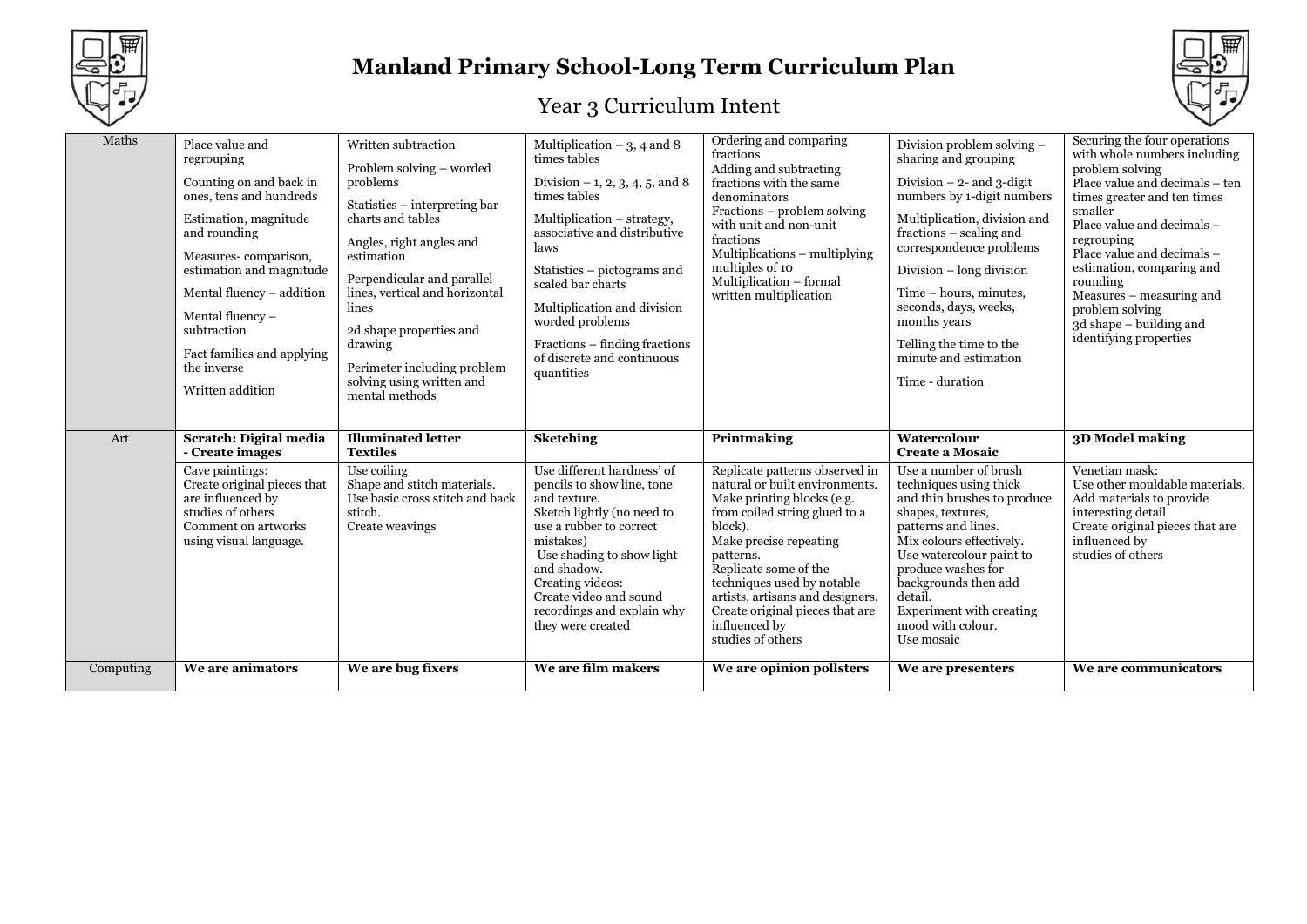



|                          | Control motion by<br>specifying the number of<br>steps to travel, direction<br>and turn.<br>Specify user inputs (such<br>as clicks) to control<br>events.<br>Set the appearance of<br>objects and create<br>sequences of changes. | Specify conditions to trigger<br>events.<br>Create conditions for actions<br>by sensing proximity or by<br>waiting for a user input (such<br>as proximity to a specified<br>colour or a line or responses to<br>questions).                                                                                                                                                                                                                  | Select sounds and control<br>when they are heard, their<br>duration and volume.<br>Add text strings, show and<br>hide objects and change the<br>features of an object.                                                     | Use simple databases to<br>record information in areas<br>across the curriculum.                                                                                                                                                                                                   | Contribute to blogs that are<br>moderated by teachers.                                                                                                                                                                                                                                                                                                                                                                                                                                                                                                                                    | Use a range of applications and<br>devices in order to<br>communicate ideas, work and<br>messages.<br>Participate in class social<br>media accounts.<br>Understand online risks and<br>the age rules for sites               |
|--------------------------|-----------------------------------------------------------------------------------------------------------------------------------------------------------------------------------------------------------------------------------|----------------------------------------------------------------------------------------------------------------------------------------------------------------------------------------------------------------------------------------------------------------------------------------------------------------------------------------------------------------------------------------------------------------------------------------------|----------------------------------------------------------------------------------------------------------------------------------------------------------------------------------------------------------------------------|------------------------------------------------------------------------------------------------------------------------------------------------------------------------------------------------------------------------------------------------------------------------------------|-------------------------------------------------------------------------------------------------------------------------------------------------------------------------------------------------------------------------------------------------------------------------------------------------------------------------------------------------------------------------------------------------------------------------------------------------------------------------------------------------------------------------------------------------------------------------------------------|------------------------------------------------------------------------------------------------------------------------------------------------------------------------------------------------------------------------------|
| Design and<br>Technology | <b>Stone Age stew</b>                                                                                                                                                                                                             | <b>Christmas Decorations</b>                                                                                                                                                                                                                                                                                                                                                                                                                 | <b>Ancient Builders</b>                                                                                                                                                                                                    | <b>Healthy pancakes</b><br><b>Follow a recipe</b>                                                                                                                                                                                                                                  | <b>Chariots</b>                                                                                                                                                                                                                                                                                                                                                                                                                                                                                                                                                                           | Roman pizza making                                                                                                                                                                                                           |
|                          | Prepare ingredients<br>hygienically<br>using appropriate utensils.<br>Follow a recipe.<br>Assemble or cook<br>ingredients (controlling<br>the temperature of the<br>oven or hob, if cooking).                                     | Join textiles with appropriate<br>stitching.<br>Select the most appropriate<br>techniques to decorate textiles.<br>Improve upon existing<br>designs, giving reasons for<br>choices.<br>Use software to design and<br>represent product designs.<br>Make products by working<br>efficiently (such as by carefully<br>selecting materials).<br>Refine work and techniques as<br>work progresses, continually<br>evaluating the product design. | Choose suitable techniques<br>to construct products or to<br>repair items.<br>Strengthen materials using<br>suitable techniques.                                                                                           | Prepare ingredients<br>hygienically using appropriate<br>utensils.<br>Assemble or cook ingredients<br>(controlling the temperature<br>of the oven or <u>hob</u> , if cooking)                                                                                                      | Cut materials accurately and<br>safely by selecting<br>appropriate tools.<br>Measure and mark out to<br>the nearest millimetre.<br>Make products by working<br>efficiently (such as by<br>carefully selecting<br>materials).<br>Refine work and techniques<br>as work progresses,<br>continually evaluating the<br>product design.<br>Select appropriate joining<br>techniques.<br>Use scientific knowledge of<br>the transference of forces to<br>choose appropriate<br>mechanisms for a product<br>Choose suitable techniques<br>to construct products or to<br>repair items. (winding) | Prepare ingredients<br>hygienically using appropriate<br>utensils.<br>Assemble or cook ingredients<br>(controlling the temperature of<br>the oven or hob, if cooking                                                         |
| Geography                |                                                                                                                                                                                                                                   | Getting to know the<br><b>United Kingdom</b>                                                                                                                                                                                                                                                                                                                                                                                                 | What makes a<br>settlement?                                                                                                                                                                                                | Our World: Land, Sea<br>and Air                                                                                                                                                                                                                                                    |                                                                                                                                                                                                                                                                                                                                                                                                                                                                                                                                                                                           | <b>Extreme Earth: Volcanoes</b><br>and Earthquakes                                                                                                                                                                           |
|                          |                                                                                                                                                                                                                                   | Use world maps, atlases and<br>globes to identify the United<br>Kingdom and its countries, as<br>well as the countries,<br>continents and oceans studied.<br>Name and locate counties and<br>cities of the United<br>Kingdom, geographical<br>regions and their identifying<br>human and physical                                                                                                                                            | Settlements and hill forts in<br>Britain.<br>Defining a settlement<br>Looking at the history and<br>progression over time to a<br>certain area made my human<br>geography<br>Locating known British hill<br>forts on a map | Use maps, atlases, globes and<br>digital/computer mapping to<br>locate countries and describe<br>features.<br>Name and locate the Equator,<br>Northern Hemisphere,<br>Southern Hemisphere, the<br>Tropics of Cancer and<br>Capricorn, Arctic and<br>Antarctic Circle and date time |                                                                                                                                                                                                                                                                                                                                                                                                                                                                                                                                                                                           | Investigate patterns of<br>earthquakes, mountains and<br>volcanoes<br>Explain own views about<br>locations, giving reasons.<br>Use a range of resources to<br>identify the key physical and<br>human features of a location. |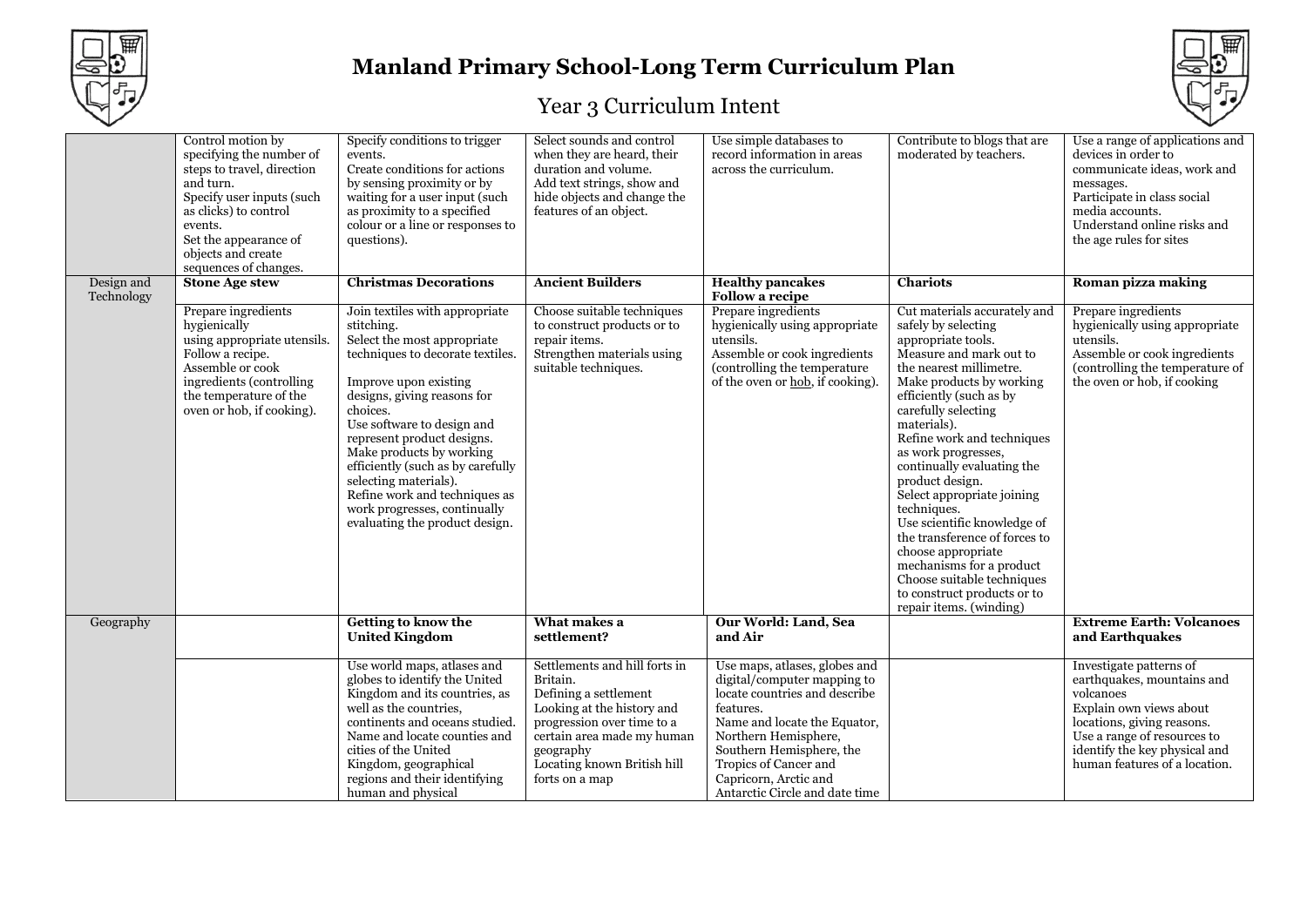



|                |                              | characteristics, including hills, | Analysing type of hill fort its | zones. Describe some of      |                                 | Name and locate some           |
|----------------|------------------------------|-----------------------------------|---------------------------------|------------------------------|---------------------------------|--------------------------------|
|                |                              | mountains, cities, rivers, key    | purpose and population.         | the characteristics of these |                                 | countries with physical        |
|                |                              | topographical features and        | Crafting own hill fort in       | geographical areas.          |                                 | features.                      |
|                |                              | land-use patterns;                | replica model. Explaining its   |                              |                                 | Identify their main physical   |
|                |                              |                                   | uses and known facts.           |                              |                                 | and human characteristics      |
|                |                              |                                   |                                 |                              |                                 | Describe geographical          |
|                |                              |                                   |                                 |                              |                                 | similarities and               |
|                |                              |                                   |                                 |                              |                                 |                                |
|                |                              |                                   |                                 |                              |                                 | differences between countries. |
| History        | <b>Prehistoric Britain</b>   |                                   | The History of                  |                              | <b>The Ruling Roman</b>         |                                |
|                |                              |                                   | Harpenden                       |                              | Empire                          |                                |
|                | Give a broad overview of     |                                   | The local history of            |                              | Describe the social, ethnic,    |                                |
|                | life in Britain from ancient |                                   | Harpenden as a settlement       |                              | cultural or religious diversity |                                |
|                | until medieval times.        |                                   | Comparing old maps,             |                              | of past society.                |                                |
|                |                              |                                   |                                 |                              |                                 |                                |
|                | To use dates where           |                                   | secondary sources and its       |                              | Compare some of the times       |                                |
|                | appropriate and to place     |                                   | progression over time. (linked  |                              | studied with those of other     |                                |
|                | them on a timeline.          |                                   | to settlements and hillforts)   |                              | areas of interest around the    |                                |
|                | Describe the characteristic  |                                   | Place events, artefacts and     |                              | world.                          |                                |
|                | features of the              |                                   | historical figures on a time    |                              | Describe different accounts     |                                |
|                | past, including ideas,       |                                   | line using dates.               |                              | of a historical                 |                                |
|                | beliefs, attitudes and       |                                   | Understand the concept of       |                              | event, explaining some of       |                                |
|                | experiences of men,          |                                   |                                 |                              |                                 |                                |
|                |                              |                                   | change over                     |                              | the reasons why the             |                                |
|                | women and children.          |                                   | time, representing this, along  |                              | accounts may differ.            |                                |
|                | Describe the social, ethnic, |                                   | with evidence, on a time line   |                              | Suggest causes and              |                                |
|                | cultural diversity of past   |                                   | Use dates and terms to          |                              | consequences of some of         |                                |
|                | society.                     |                                   | describe events                 |                              | the main events and changes     |                                |
|                | Describe different           |                                   |                                 |                              | in history.                     |                                |
|                | accounts of a historical     |                                   |                                 |                              | Use more than one source of     |                                |
|                | event, explaining some of    |                                   |                                 |                              | evidence for                    |                                |
|                |                              |                                   |                                 |                              | historical enquiry in order to  |                                |
|                | the reasons why the          |                                   |                                 |                              |                                 |                                |
|                | accounts may differ.         |                                   |                                 |                              | gain a more                     |                                |
|                | Suggest causes and           |                                   |                                 |                              | accurate understanding of       |                                |
|                | consequences of some of      |                                   |                                 |                              | history.                        |                                |
|                | the main events and          |                                   |                                 |                              | Describe changes that have      |                                |
|                | changes in history.          |                                   |                                 |                              | happened in the locality of     |                                |
|                | To use a range of artefacts, |                                   |                                 |                              | the school throughout           |                                |
|                | pictures, stories, online    |                                   |                                 |                              | history                         |                                |
|                | sources about the past.      |                                   |                                 |                              | Place events, artefacts and     |                                |
|                |                              |                                   |                                 |                              |                                 |                                |
|                | To observe or handle a       |                                   |                                 |                              | historical figures on a time    |                                |
|                | range of evidence to ask     |                                   |                                 |                              | line using dates.               |                                |
|                | questions and find           |                                   |                                 |                              | Understand the concept of       |                                |
|                | answers to questions         |                                   |                                 |                              | change over                     |                                |
|                | about the past.              |                                   |                                 |                              | time, representing this,        |                                |
|                |                              |                                   |                                 |                              | along with evidence, on a       |                                |
|                |                              |                                   |                                 |                              | time line                       |                                |
|                |                              |                                   |                                 |                              |                                 |                                |
| Modern Foreign | Listen to spoken             |                                   | Develop accurate                | Read carefully and show      | <b>Write phrases from</b>       | Use singular and plural        |
| Languages      | language and join in.        |                                   | pronunciation and               | understanding of words,      | memory, and adapt               |                                |
|                |                              |                                   |                                 |                              |                                 | forms, adjectives,             |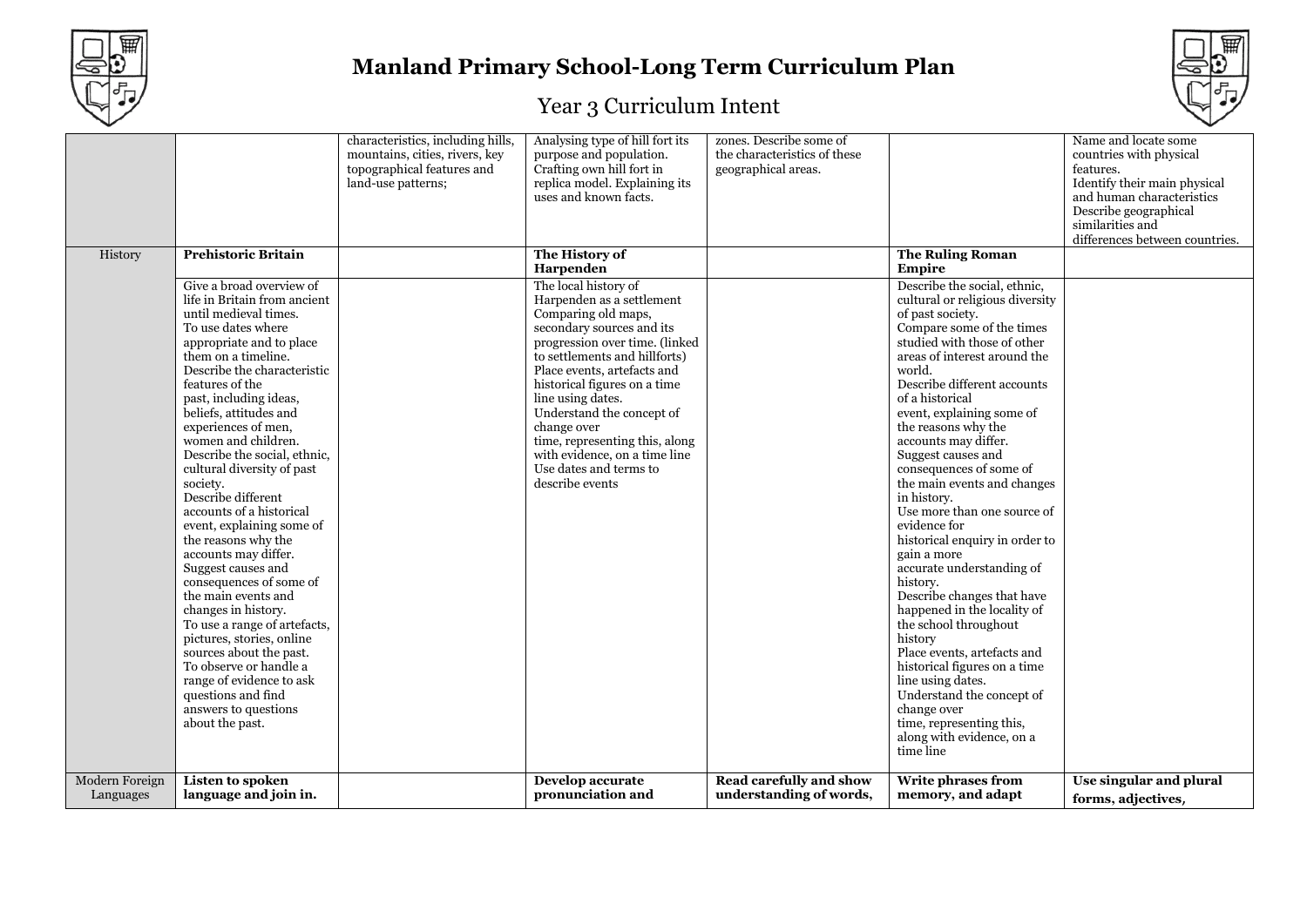



| (French) | <b>Explore the patterns</b><br>and<br>sounds of language<br>through songs and<br>rhymes.                                                                                                                                                                                                                                                                                                                                                                                                                                                                                                                                                                      | <b>Engage in conversations;</b><br>ask and answer questions<br>speak in sentences, using<br>familiar vocabulary,<br>phrases and basic<br>language structures.                                                                                                                                                                                                                                                                                                 | intonation so that others<br>understand when they<br>are reading aloud or<br>using familiar words and<br>phrases.<br><b>Present ideas and</b><br>information orally to a<br>range of audiences.                                                                                                        | phrases and simple<br>writing.<br>Appreciate stories, songs,<br>poems and rhymes in the<br>language.                                                                                                                                                                                                                                                                                                                                                                                                                             | these to create new<br>sentences. Express ideas<br>clearly describe people,<br>places, things and<br>actions orally and in<br>writing feminine and<br>masculine forms.                                                                                                                                                                        | pronouns and the<br>conjugation of<br>high-frequency verbs.                                                                                                                                                                                                                            |
|----------|---------------------------------------------------------------------------------------------------------------------------------------------------------------------------------------------------------------------------------------------------------------------------------------------------------------------------------------------------------------------------------------------------------------------------------------------------------------------------------------------------------------------------------------------------------------------------------------------------------------------------------------------------------------|---------------------------------------------------------------------------------------------------------------------------------------------------------------------------------------------------------------------------------------------------------------------------------------------------------------------------------------------------------------------------------------------------------------------------------------------------------------|--------------------------------------------------------------------------------------------------------------------------------------------------------------------------------------------------------------------------------------------------------------------------------------------------------|----------------------------------------------------------------------------------------------------------------------------------------------------------------------------------------------------------------------------------------------------------------------------------------------------------------------------------------------------------------------------------------------------------------------------------------------------------------------------------------------------------------------------------|-----------------------------------------------------------------------------------------------------------------------------------------------------------------------------------------------------------------------------------------------------------------------------------------------------------------------------------------------|----------------------------------------------------------------------------------------------------------------------------------------------------------------------------------------------------------------------------------------------------------------------------------------|
|          | Understand some simple<br>words and phrases.<br>Repeat simple words and<br>phrases.<br>Understand some simple<br>instructions and follow<br>them.<br>Write short, simple<br>responses to spoken<br>language using familiar<br>words.<br>Identify phonemes which<br>are the same as, or<br>different from English<br>phonemes.<br>Identify sounds in songs<br>and rhymes, e.g. by<br>clapping when I hear a<br>given sound, Join in with<br>simple songs and rhymes.<br>Read and pronounce the<br>most common letters and<br>letter strings in French.<br>Read and pronounce<br>familiar written words<br>accurately, using<br>knowledge of French<br>phonics. | Recognise a question.<br>Answer questions to give basic<br>information using simple<br>words and phrases.<br>Understand simple questions<br>and respond to them, e.g. by<br>picking up an item.<br>Say that I don't understand, or<br>ask for a question to be<br>repeated.<br>Recognise negatives and ask<br>for help using polite language.<br>Ask and answer simple<br>questions using short<br>sentences. Repeat some<br>simple sentences from<br>memory. | Say simple words and phrases<br>from memory, with accurate<br>pronunciation, so that others<br>can understand me.<br>Read familiar words and<br>phrases aloud with accurate<br>pronunciation, so that others<br>can understand me.<br>Prepare and recite a few<br>familiar sentences to my<br>teacher. | Give a spoken response to a<br>simple written question.<br>Recognise and understand<br>some individual written<br>words, and match them to<br>pictures.<br>Give a written response to a<br>simple written question.<br>Understand familiar written<br>phrases and simple<br>sentences, and respond to<br>them, e.g. drawing a line to<br>match an image to a phrase or<br>sentence.<br>Respond appropriately to<br>songs and rhymes, e.g. by<br>performing a series of<br>actions.<br>Read a simple rhyme or<br>poem, in chorus. | Write some familiar words<br>from memory.<br>Introduce myself, giving my<br>name and age, using short,<br>simple sentences.<br>Use some numbers, colours<br>and simple describing words<br>in spoken sentences.<br>Pronounce 'le'/'la' and<br>'un'/'une' clearly and<br>accurately. Write some<br>singular nouns with the<br>correct article. | Recognise whether nouns are<br>singular or plural, based on the<br>article 'le'/'la'/'l"/'les'.<br>Recognise whether nouns are<br>singular or plural.<br>Recognise some basic French<br>adjectives. Talk about myself<br>using some common verbs in<br>the first person singular form. |
| Music    | <b>Violin</b>                                                                                                                                                                                                                                                                                                                                                                                                                                                                                                                                                                                                                                                 |                                                                                                                                                                                                                                                                                                                                                                                                                                                               | Violin                                                                                                                                                                                                                                                                                                 |                                                                                                                                                                                                                                                                                                                                                                                                                                                                                                                                  | <b>Violin</b>                                                                                                                                                                                                                                                                                                                                 |                                                                                                                                                                                                                                                                                        |
|          | Children will begin to<br>learn the violin with Mrs<br>Wilmshurst from Herts<br>County Music Service.<br>They will learn how to<br>look after the violin, to                                                                                                                                                                                                                                                                                                                                                                                                                                                                                                  |                                                                                                                                                                                                                                                                                                                                                                                                                                                               | Children will continue to<br>learn the violin with Mrs<br>Wilmshurst this term. They<br>will also be learning songs for<br>the Easter production.                                                                                                                                                      |                                                                                                                                                                                                                                                                                                                                                                                                                                                                                                                                  | Children will continue to<br>learn the violin. They will<br>also be learning new songs<br>and developing their skills<br>and musical awareness.                                                                                                                                                                                               |                                                                                                                                                                                                                                                                                        |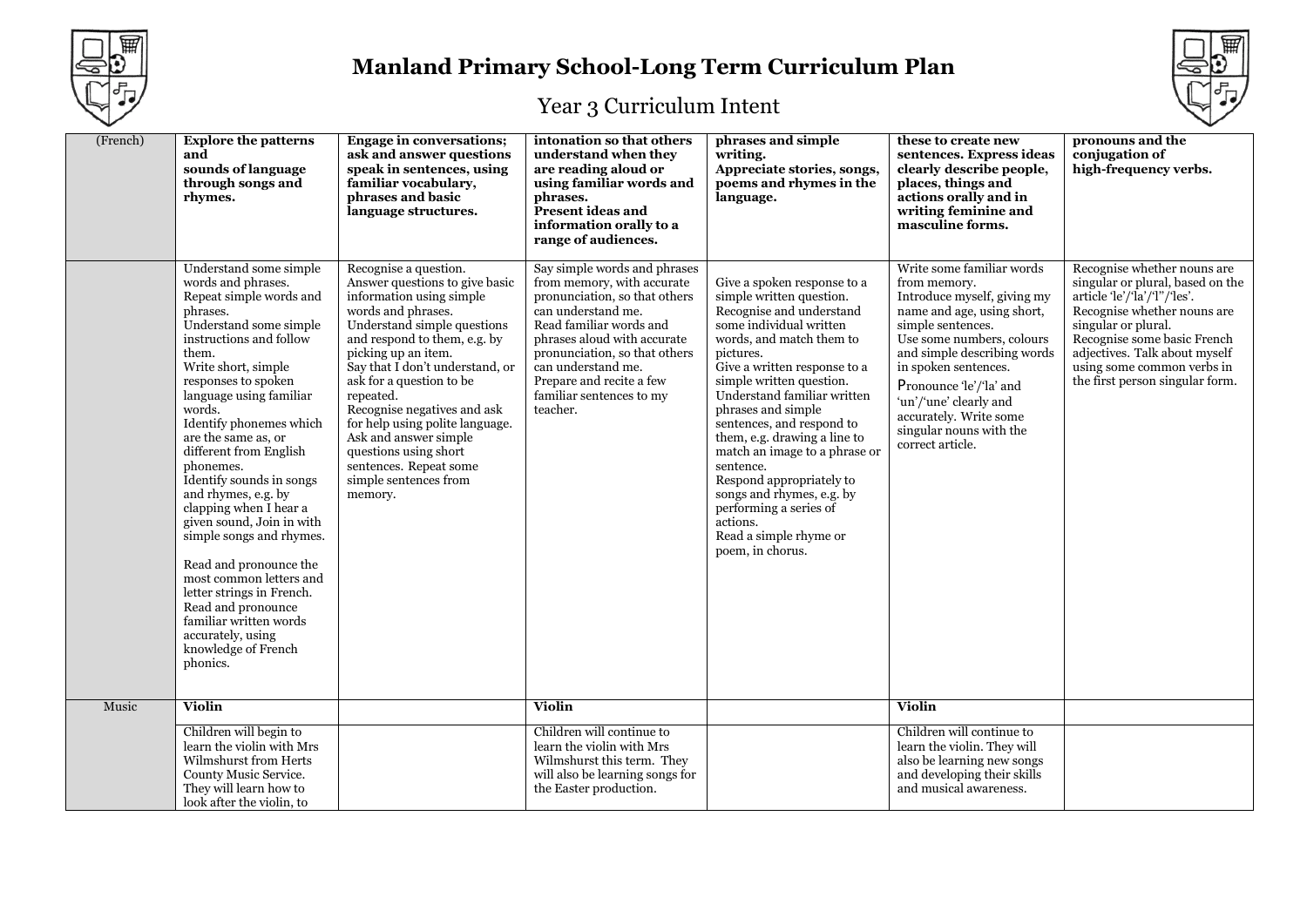



| <b>PE</b>   | pluck and use the bow on<br>'open strings'. They will<br>use musical terms to<br>describe their playing and<br>they will become aware of<br>standard music notation.<br>Tag rugby/swimming                                                                                                                                                                                   | <b>Gymnastics</b><br>Swimming                                                                                                                                                                                                                                                                                                                                                                                                                                                        | Hockey                                                                                                                                                                                                                                                                                   | <b>Dance</b><br>Swimming                                                                                                                                                                                                                                                                                                                                             | <b>Rounders</b><br>Swimming                                                                                                                                                                                                                        | <b>Athletics</b><br>Swimming                                                                                                                                                                                                                                                                                                                                     |
|-------------|------------------------------------------------------------------------------------------------------------------------------------------------------------------------------------------------------------------------------------------------------------------------------------------------------------------------------------------------------------------------------|--------------------------------------------------------------------------------------------------------------------------------------------------------------------------------------------------------------------------------------------------------------------------------------------------------------------------------------------------------------------------------------------------------------------------------------------------------------------------------------|------------------------------------------------------------------------------------------------------------------------------------------------------------------------------------------------------------------------------------------------------------------------------------------|----------------------------------------------------------------------------------------------------------------------------------------------------------------------------------------------------------------------------------------------------------------------------------------------------------------------------------------------------------------------|----------------------------------------------------------------------------------------------------------------------------------------------------------------------------------------------------------------------------------------------------|------------------------------------------------------------------------------------------------------------------------------------------------------------------------------------------------------------------------------------------------------------------------------------------------------------------------------------------------------------------|
|             | Maintain possession of a<br>ball (with, e.g. feet, a<br>hockey stick or hands).<br>Use the terms 'opponent'<br>and 'team-mate'.<br>Work alone, or with team<br>mates in order to gain<br>points or possession.<br>Pass to team mates at<br>appropriate times.<br>Swim unaided up to 25<br>metres.<br>Use one basic stroke,<br>breathing correctly.<br>Control leg movements. | Copy and remember actions<br>Move with some control and<br>awareness of space.<br>Link two or more actions to<br>make a sequence.<br>Show contrasts (such as<br>small/tall, straight/curved and<br>wide/narrow).<br>Travel by rolling forwards,<br>backwards and sideways.<br>Hold a position whilst<br>balancing on different points<br>of the body.<br>Vary speed, direction, level<br>and body rotation during floor<br>performances<br>Swim between 25 and 50<br>metres unaided. | Swim at the surface and<br>below the water.<br>Swim over 100 metres<br>unaided<br>Choose appropriate tactics to<br>cause problems for the<br>opposition.<br>Follow the rules of the game<br>and play fairly.                                                                             | Use breast stroke, front crawl<br>and back stroke, ensuring that<br>breathing is correct so as not<br>to interrupt the pattern of<br>swimming.<br>Copy and remember moves<br>and positions.<br>Move with careful control and<br>coordination<br>Link two or more actions to<br>perform a sequence.<br>Choose movements to<br>communicate a mood, feeling<br>or idea. | Swim fluently with<br>controlled strokes<br>Field, defend and attack<br>tactically by anticipating the<br>direction of play.<br>Strike a bowled or volleyed<br>ball with accuracy                                                                  | Turn efficiently at the end of a<br>length.<br>Sprint over a short distance up<br>to 60 metres<br>Run over a longer distance,<br>conserving energy in order to<br>sustain performance.<br>Use a range of throwing<br>techniques (such as under arm,<br>over arm).                                                                                                |
| <b>PSHE</b> | <b>Being Me in My World</b>                                                                                                                                                                                                                                                                                                                                                  | <b>Celebrating Differences</b>                                                                                                                                                                                                                                                                                                                                                                                                                                                       | <b>Dreams and Goals</b>                                                                                                                                                                                                                                                                  | <b>Healthy Me</b>                                                                                                                                                                                                                                                                                                                                                    | <b>Relationships</b>                                                                                                                                                                                                                               | <b>Changing Me</b>                                                                                                                                                                                                                                                                                                                                               |
|             | I can explain how my<br>behaviour can affect how<br>others feel and behave.<br>I can explain why it is<br>important to have rules<br>and how that helps me<br>and others in my class<br>learn.<br>I can explain why it is<br>important to feel valued.                                                                                                                       | I can describe different<br>conflicts that might happen in<br>family or friendship groups<br>and how words can be used in<br>hurtful or kind ways when<br>conflicts happen.<br>I can tell you how being<br>involved with a conflict makes<br>me feel and can offer strategies<br>to help the situation. e.g.<br>Solve It Together or asking for<br>help.                                                                                                                             | I can explain the different<br>ways that help me learn and<br>what I need to do to improve<br>I am confident and positive<br>when I share my success<br>with others.<br>I can explain how these<br>feelings can be stored in my<br>internal treasure chest and<br>why this is important. | I can identify things, people<br>and places that I need to keep<br>safe from, and can tell you<br>some strategies for keeping<br>myself safe and healthy<br>including who to go to for<br>help.<br>I can express how being<br>anxious/ scared and unwell<br>feels.                                                                                                   | I can explain how my life is<br>influenced positively by<br>people I know and also by<br>people from other countries.<br>I can explain why my<br>choices might affect my<br>family, friendships and<br>people around the world<br>who I don't know | I can explain how boys' and<br>girls' bodies change on the<br>inside/outside during the<br>growing up process and can<br>tell you why these changes are<br>necessary so that their bodies<br>can make babies when they<br>grow up.<br>I recognise how I feel about<br>these changes happening to me<br>and can suggest some ideas to<br>cope with these feelings |
| RE          | <b>Marking festivals,</b><br>traditions and key<br>events in life                                                                                                                                                                                                                                                                                                            | Symbolic expression in<br>prayer and worship                                                                                                                                                                                                                                                                                                                                                                                                                                         | <b>Belonging to a family</b><br><b>Challenges</b><br><b>Religious Leadership</b>                                                                                                                                                                                                         | <b>Communicating through</b><br>sacred spaces and prayer<br>Different ideas about God                                                                                                                                                                                                                                                                                | <b>Sacred Texts and Stories</b>                                                                                                                                                                                                                    | Values and respect<br>Reflecting on right and<br>wrong                                                                                                                                                                                                                                                                                                           |
|             | Marking festivals,<br>traditions and key events<br>in life                                                                                                                                                                                                                                                                                                                   | Symbolic expression in prayer<br>and worship                                                                                                                                                                                                                                                                                                                                                                                                                                         | Belonging to a family,<br>challenges and religious<br>leadership                                                                                                                                                                                                                         | Communicating through<br>sacred spaces and prayer/<br>Different Ideas about God<br>Comparing places of worship                                                                                                                                                                                                                                                       | Sacred texts and stories<br>Exploring Qur'an and Bible<br>and who Jesus was.                                                                                                                                                                       | Values and respect and<br>reflecting on right and wrong<br>Charities and how justice and<br>fairness links within                                                                                                                                                                                                                                                |